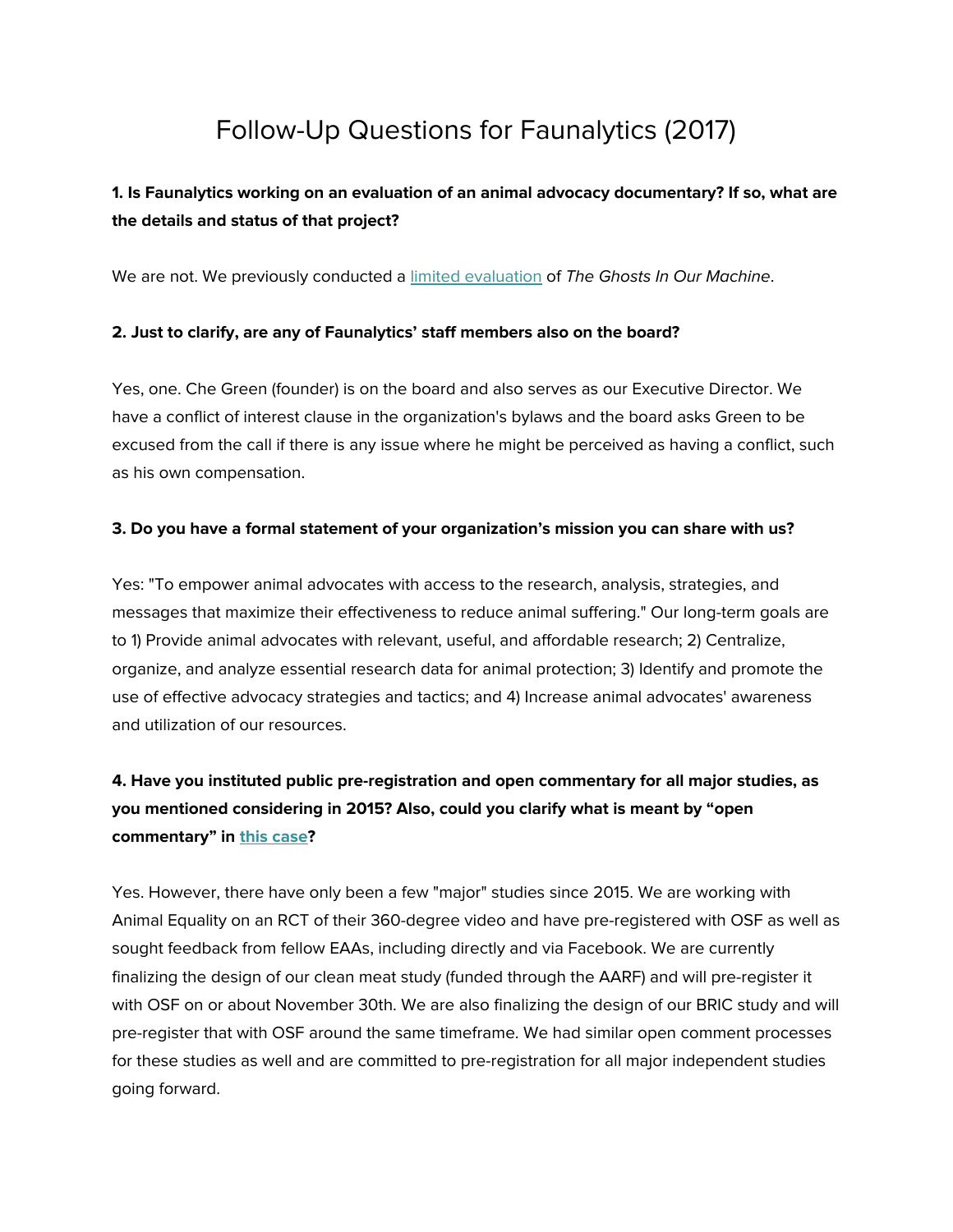Addendum: To clarify, Faunalytics has always sought feedback from fellow animal advocates, but previously it was usually just at the design phase and not prior to publishing. Now we have baked that commentary into several steps throughout the research process. Basically, we've gone from loose, informal commentary to a more robust process and now we're also incorporating pre-registration and OSF for major studies.

"Open Commentary" refers to requesting feedback on research designs before finalizing them, as outlined above.

# **5. Some argue that the expected effect size of individual diet change interventions such as leaflets, PPV and VR is so small and the variability in diet is so large that these interventions cannot be subject to an adequately powered experimental evaluation with the sample sizes Faunalytics has historically employed. What is Faunalytics' view on this?**

This is largely true, but is not unique to Faunalytics. In fact, Faunalytics has done much of the work to advance the movement's understanding of the variability of diet self-reporting and the need for larger samples. Most of our independent studies to date have been descriptive, not experimental, and have been powered accordingly. Additionally, we have conducted studies with large sample sizes, including our study of semi-vegetarians and meat reducers in 2005 (sample size of more than 3,000) and our study of lapsed and current vegetarians/vegans in 2014 (initial sample size of more than 11,000). For many of our studies, a main limitation has been the budgets of our clients, which often do not allow for sufficient sample sizes to detect small effect sizes. However, we understand the importance of sample size for experimental studies, in particular, and have conducted power analyses for both the Animal Equality study and our new clean meat study and we will continue to look at power vs. sample for all future experimental studies. In general, enabling more meaningful research results via increased sample size requires a greater priority in the field for funding this type of research.

**6. Some would argue that the development of new cultured and plant-based food technology will be the key turning point for ending animal farming, and that a shift in public attitudes will naturally follow. What role does Faunalytics play in facilitating the development and acceptance of technologies?**

We agree that behavior change might precede attitude change in this way and have been making this point for more than a decade (one [example\)](https://faunalytics.org/how-to-end-98-of-animal-abuse-in-the-next-25-years/). In addition to being a vocal proponent of both plant-based and clean alternatives, we are currently conducting an experimental study to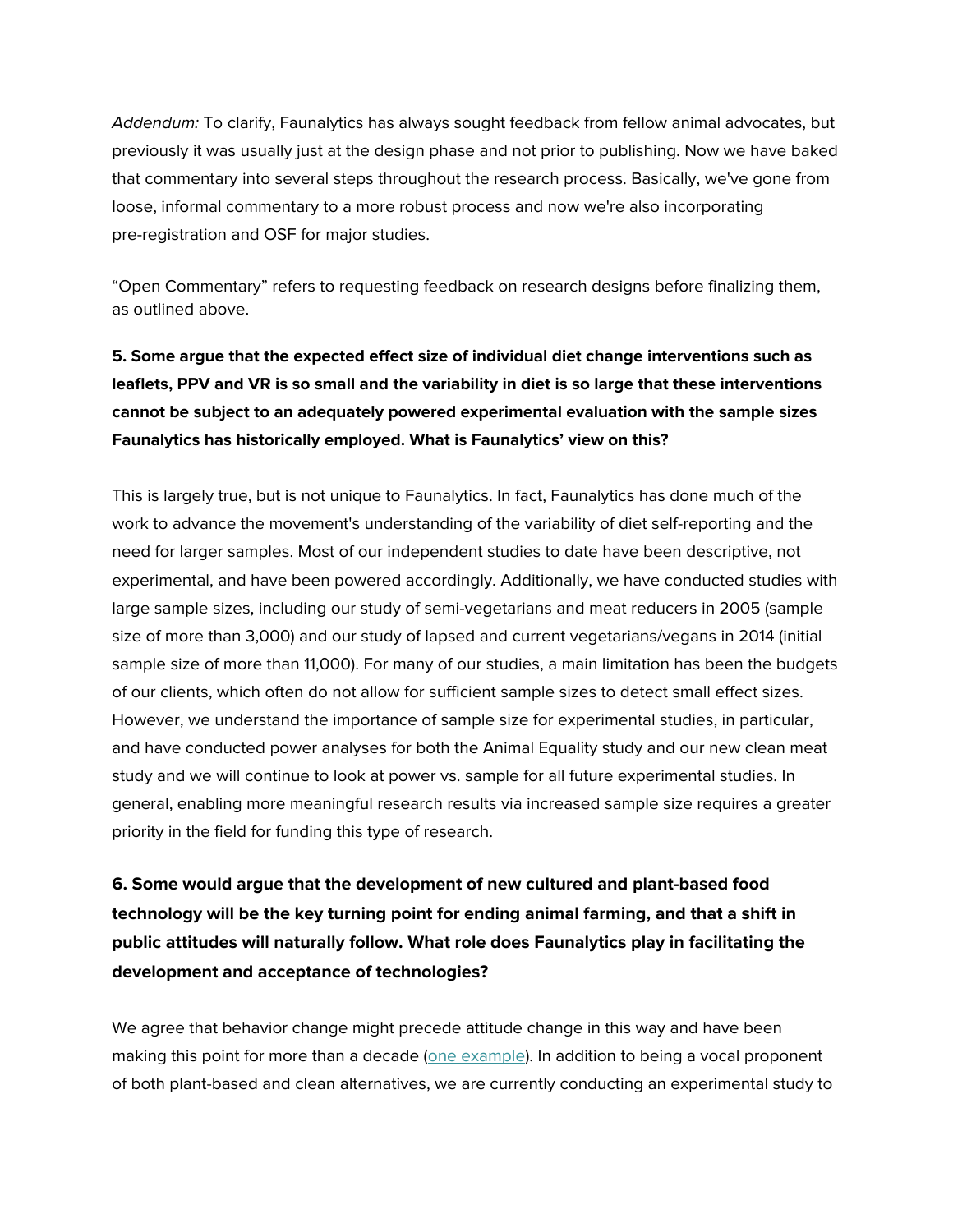help overcome the naturalness barrier for clean meat. We have also taken on the task of organizing research and researchers who are working on these topics. For a summary of our work in this area, [please](https://faunalytics.org/social-science-and-the-future-of-food/) see this post. Additionally, we currently have volunteers working on sizing the overall market for plant-based and clean alternatives and we are actively involved with the GFI community.

### **7. Are you aware of any concrete examples of groups updating their practices in light of Faunalytics' research? Please feel free to list any that come to mind.**

Yes, but most of our studies have been on behalf of clients and the results and actions they've taken are proprietary. That said, here are a few examples of groups updating their practices:

- Based on our research in the early 2000s, most major organizations in the movement began using the term "animal protection" instead "animal welfare" or "animal rights" and using "advocate" instead of "activist."
- One client that runs a farmed animal sanctuary evaluated three different programs and found that tours were most effective. As a result, they put more resources toward tours and fewer resources toward the other two programs.
- Alley Cat Allies used the results of custom Animal Tracker questions to understand public support for different services for community cats and prioritize their advocacy accordingly.
- We conducted two years of evaluations of the Veganuary campaign, finding that the program had a substantial positive impact but also identifying several areas of improvement that Veganuary team has begun implementing.
- We analyzed the reasons for participation in The "Save" Movement (e.g., Toronto Pig Save), which gave their leaders insight regarding how to find, motivate, and sustain people who are bearing witness to farmed animal suffering.
- We have helped a number of organizations by conducting small studies to assist them in choosing from among different options, including a new logo for one group, a leaflet title for another, etc.
- NEAVS used our research on chimpanzee captivity to reframe the debate and focus on "retirement" of chimpanzees used in animal experiments, a notion that garners widespread approval from the public.
- Shelters that participated in a pilot study we supported for the Jackson Galaxy Foundation began using clicker training to increase the perceived adoptability of the cats in the shelter.